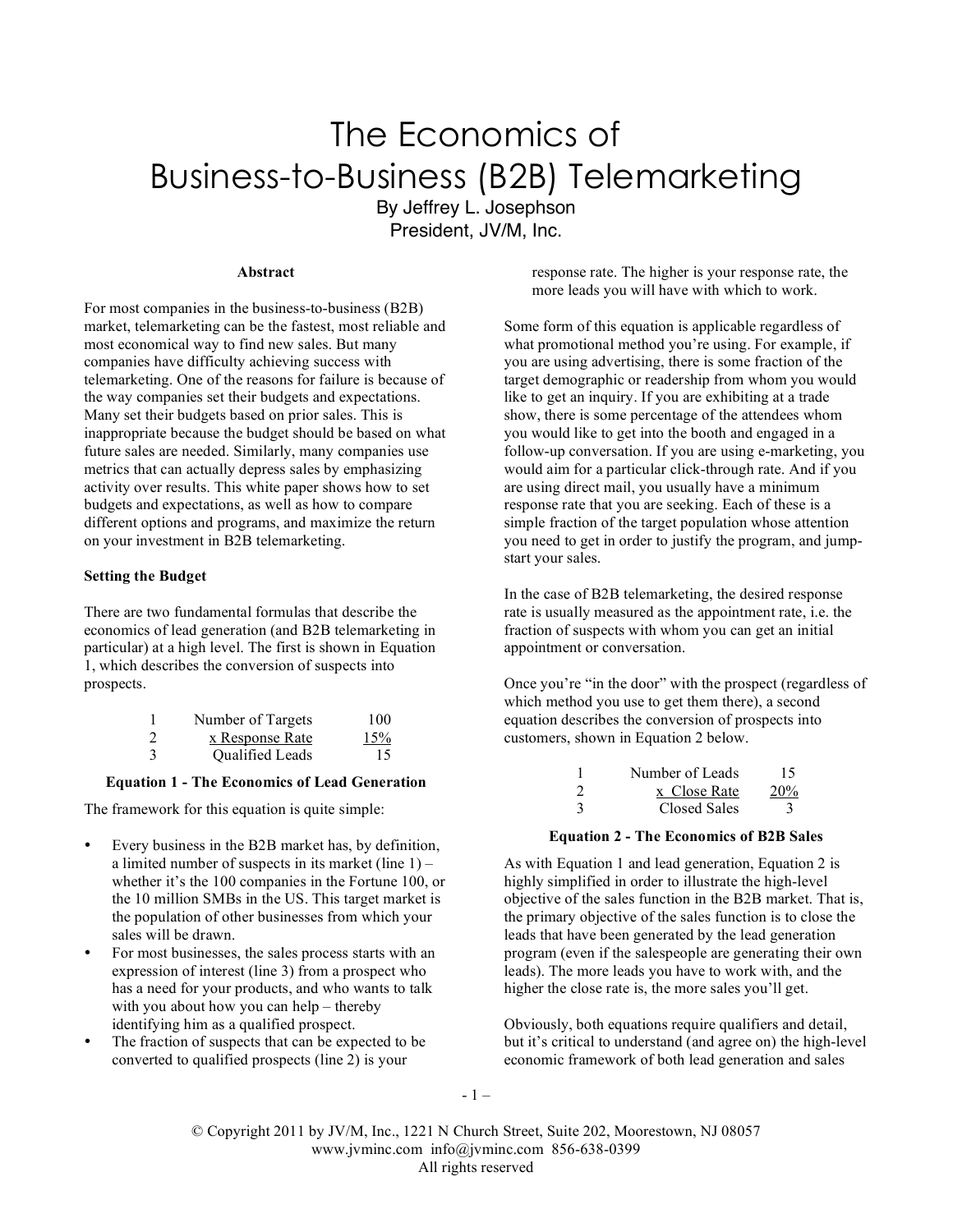*before* delving into the details – a point that cannot be over-emphasized. In fact, the inability of companies to achieve their desired sales results is often directly due to the neglect of these the high-level relationships in the operations plan. Many companies, for example, prioritize dial-rate over response rate, and therefore fail to generate enough leads. Likewise, many companies focus on sales activity rather than close rate, and end up missing their targets. To be successful, the business must not only set goals (e.g. for their various metrics like their response rate and close rate, as well as for dial rate and activity,) but they must prioritize them properly, or risk an expensive failure.

#### **The Economics of B2B Telemarketing**

Looking now at the economics of B2B telemarketing, we can not only illustrate the underpinnings of a successful program at a more detailed (but properly prioritized) level, but we can gain the ability to compare programs, as well.

|    | Number of Targets     | 100     |
|----|-----------------------|---------|
| 2  | Dials/Contact<br>X    | x 4     |
| 3  | Dials Needed          | 400     |
| 4  | $\div$ Dials/Hour     | $\pm 8$ |
| 5  | <b>Hours Needed</b>   | 50      |
| 6  | x Appointment Rate    | x 15%   |
| 7  | Appointments          | 15      |
|    |                       |         |
| 8  | Hours-per-Appointment | 3.3     |
| 9  | x Cost-per-Hour       | x \$25  |
| 10 | Cost-per-Appointment  | \$83.33 |

#### **Equation 3 - The Economics of B2B Telemarketing**

As you can see, Equation 3 starts with a specific target market, usually a list of companies (100, in this example, on line 1). On line 7, our goal is to end up with some number of appointments or leads (15, in this example, on line 7) based on some expected appointment rate (15%, on line 6), analogous to lines 3 and 2 on Equation 1.

Given that the goal of the economic analysis, of course, is to calculate and minimize the cost (and maximize the ROI) of the program, we can calculate the cost on a perlead basis (\$83.33, on line 10) by figuring out how many hours the program will take (3.3 hours per lead, on line 8) and multiplying it by our loaded cost-per-hour (\$25/hour, on line 9). This can be aggregated by multiplying the number of leads (15, on line 7) by the cost-per-lead (\$83.33, on line 10) to get the total cost of the program, or \$1,250.

The questions then, of course, are how did we get 3.3 hours-per-lead (on line 8), and how can we minimize this time budget? Again, at a high level, the number of hours it takes to generate a lead is simply a function of how many dials it takes to get through to a decision maker, and how fast you can dial the phone. To be sure, most companies ignore the former and focus solely on the latter, which is extremely problematic. But going through the equation allows us to get to the ultimate arbiters of productivity.

On line 2, you can see that we made an assumption that, on average, for every 4 attempts, we'll get a decision maker on the phone. This means that it will take 400 dials to reach the 100 targets on line 1. In actuality, most programs will never achieve a 100% contact rate, and some decision makers will be reached on the first dial. But line 2 is a useful average, which can also be mediated by setting a setting a limit for the number of attempts (which is what we'll do in a moment).

On line 5, we can calculate the number of hours that the 400 dials will take (50 hours, on line 5) by estimating a dial rate, in this case 8 dials-per hour. This is the hours budget that is divided by the number of appointments (15, on line 7) to get the 3.3 hours-per-appointment on line 8.

This basic structure suggests that the fewer the dials-percontact required (4, on line 2), the less the program will cost, both in aggregate and on a per-appointment basis. That is, if we can make contact on an average of two dials per target instead of four, the program will cost half as much. Likewise, the faster is the dial-rate (8 dials/hour, on line 4), the less the program will cost. While mathematically true, though, digging deeper shows that such is not always the case.

To understand why reducing the contact rate and increasing the dial rate don't always reduce the cost of the program, we next have to refer back to Equation 2 - The Economics of B2B Sales.

## **The Assumption of Quality**

In Equation 2, there is an implicit assumption that all leads are created equal. That is, that all leads are of equal quality, and that (in our expectation) only 15% of them will close successfully for reasons beyond the control of the lead generation program. While this "equal quality" assumption is not necessarily a good assumption in reality, it is acceptable for the present purposes of evaluating the economics of the program. In practice, one should use discrete lead qualification criteria to measure lead quality. But let's look at what aspects of productivity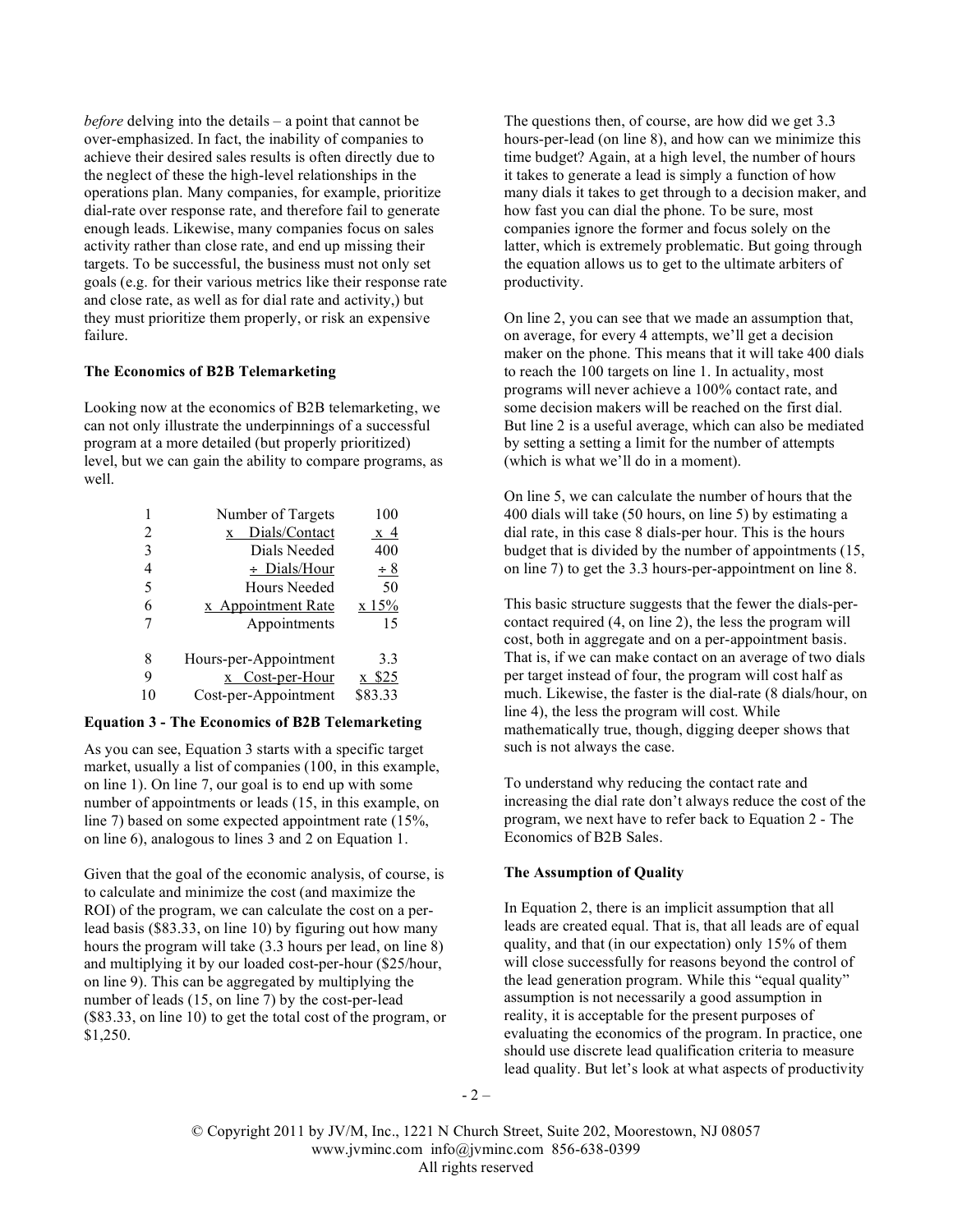can be impacted by the elements of the program we've introduced thus far.

## **Constraints**

In fact, there is a significant constraint on the dial rate that is imposed by the formula in Equation 3. For example, is it reasonable to have a dial-rate of 30 dials-per-hour? What if the telemarketer were required to record notes on each attempt? What if a completed call took 15 minutes, or 30? Or what if the telemarketer had to network through an entire organization for each target just to identify the decision maker? While many consumer telemarketing programs are driven to higher and higher dial-rates, such an ethic is almost completely counterproductive in B2B telemarketing.

The solution is to calculate the dial rate. A method for calculating the dial rate (instead of estimating it) is to estimate the length of a completed call, the length of a non-completed call, and the fraction of attempts that result in completions. This would enable you to estimate the maximum dial-rate, as shown below in Equation 4.

| 2<br>3 | Targets<br>x Max Attempts/Target<br>Dials Needed                                      | 100<br>x 5<br>500     |
|--------|---------------------------------------------------------------------------------------|-----------------------|
| 4<br>5 | Length of a good conversation (hours)<br>Length of a non-conversation (hours)         | .25<br>.10            |
| 6<br>8 | Good Conversation Time (hours)<br>Non-Conversation Time (hours)<br><b>Total Hours</b> | 25<br><u>40</u><br>65 |
|        | Dials-per-hour                                                                        | 77                    |

#### **Equation 4 - Estimating Dial-Rate**

Again, we start with 100 targets on line 1 (which can, of course, be scaled up for the full program). In this case, though, we'll set a *limit* of 5 on the number of attemptsper-target on line 2, instead of estimating the *average* number of dials (4) it will take to reach a target. (In practice, the average would be revealed quickly by the pilot program, which will enable you to set a reasonable limit). On line 4, we can estimate the duration of a completed call at 15 minutes (including documentation). And on line 5 we can do the same for an attempt that does not result in a completed call (six minutes, or 1/10 of an hour). This will include leaving voice mails, as well as documenting the attempt, so six minutes is not unreasonable for a non-completed attempt.

Assuming that it will only take one completed conversation to qualify a prospect, line 6 is simply line 1 (100 targets) times line 4 (15 minutes per target,) resulting in 25 hours spent in completed conversations. Line 7 assumes that all other attempts (4, or line 2 minus one for the completed call) have the duration on line 5 (six minutes, or 1/10 of an hour) resulting in 40 hours spent trying to reach people unsuccessfully. The sum of the time spent in good conversations plus the time spent trying to reach people is shown on line 8, or 65 hours. Dividing the total number of hours (65, on line 8) into the total number of dials (500, on line 3) results in 7.7 dialsper hour. This is close to what we expected, but it now reflects the actual length and mix of calls.

This can then be plugged back into line 4 of Equation 3 as an assumption, or Equation 4 can be embedded directly into Equation 3, as shown below in Equation 5, which also uses a "maximum number of attempts per target" rather than an "average number of attempts per target." Either way, it shows that there is always a practical limit on the dial-rate if you expect to have good conversations.

| 1  | Number of Targets                     | 100      |
|----|---------------------------------------|----------|
| 2  | Max Attempts/Target                   | x 5      |
| 3  | Dials Needed                          | 500      |
| 4  | Length of a good conversation (hours) | 0.25     |
| 5  | Length of a non-conversation (hours)  | 0.10     |
| 6  | Good conversation time (hours)        | 25       |
| 7  | Non-conversation time (hours)         | 40       |
| 8  | <b>Total Hours</b>                    | 65       |
| 9  | Dials/Hour                            | 7.7      |
| 10 | x Appointment Rate                    | x 15%    |
| 11 | Appointments                          | 15       |
| 12 | Hours-per-Appointment                 | 4.3      |
| 13 | x Cost-per-Hour                       | x \$25   |
| 14 | Cost-per-Appointment                  | \$108.33 |

## **Equation 5 - Impact of Call Length**

(Note that if we were to use the average number of attempts per target instead of a maximum number of attempts per target, and we were to account for call length, the cost-per-appointment in Equation 5 would have been \$91.67.)

Regardless, the value of including call length in the model is that it prevents us from trying to put five 15-minute conversations and twenty 6-minute non-conversations into a sixty minute hour. And in doing so, it illustrates the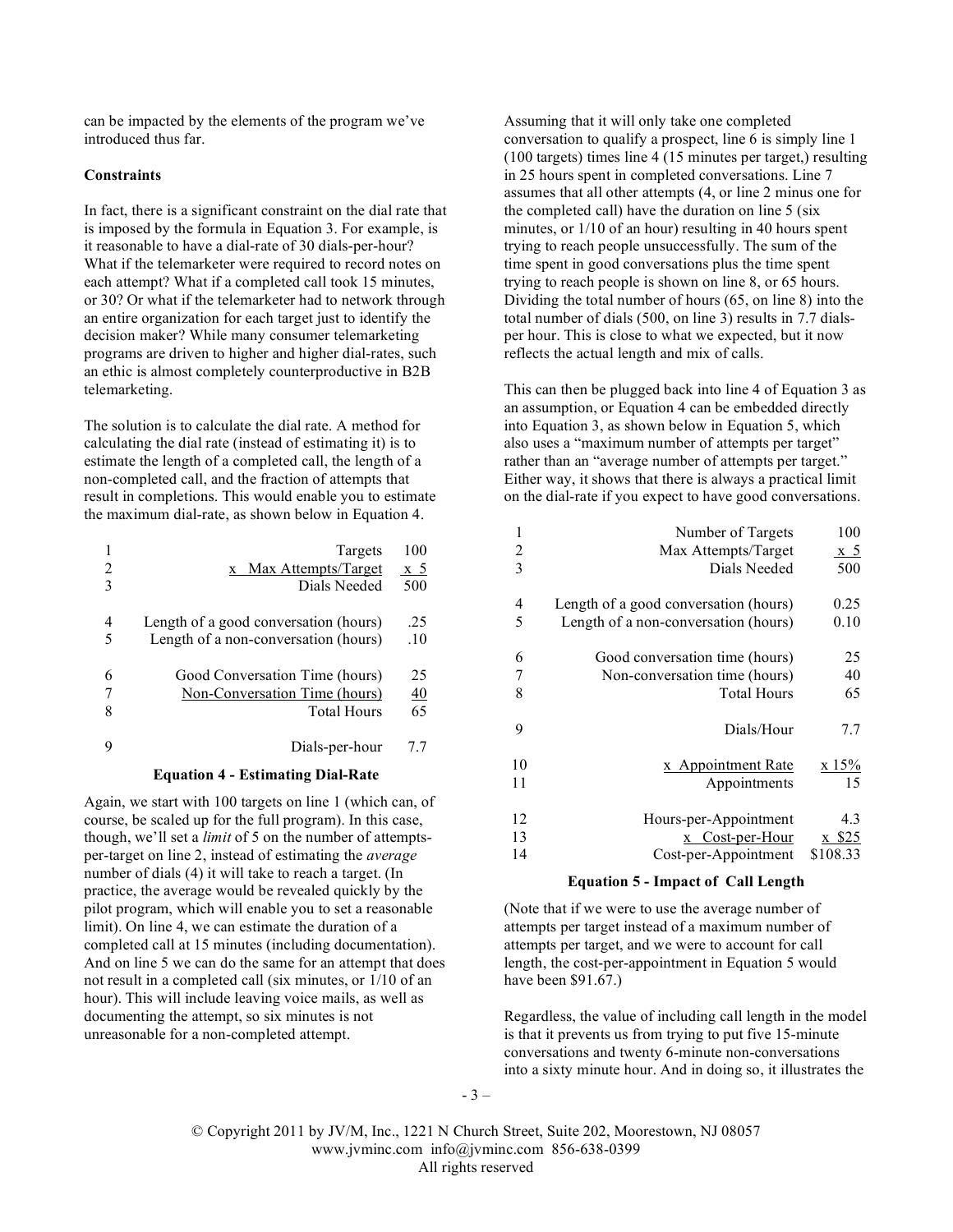practical limits on dial rate that are so frequently neglected.

#### **Driving Sales**

With Equation 5 as background, we can now estimate what it will take to achieve a specific revenue volume by incorporating just a few more, easily known assumptions. Specifically, if we know the following, we can now develop a reasonable business plan:

- Gross Revenue target
- Average sale
- Average Gross Margin
- Average Cost-per-Sales-Call

As shown in below in Equation 6, if the revenue target is \$150,000, and the average sale is \$10,000, then (by dividing line 1 by line 2) we see that we will need fifteen closed sales to result from the program.

|   | Gross Revenue Target   | \$150,000       |
|---|------------------------|-----------------|
| 2 | Average Sale           | $\div$ \$10,000 |
|   | <b>Required Closes</b> | 15              |

## **Equation 6 - Closes Required to Achieve Revenue Goal**

If we then factor in the expected close rate (e.g. 25%, on line 2, below) we can then calculate in Equation 7 how many leads we'll need (60, on line 3) in order to generate the required number of closed sales.

| 1  | <b>Required Closes</b>  | 10          |
|----|-------------------------|-------------|
| 2  | Close Rate              | $\div 25\%$ |
| 3  | Required Leads          | 60          |
| 4  | Cost/lead               | \$108.33    |
| 5  | Cost of Lead Generation | \$6,500     |
| 6  | <b>Appointment Rate</b> | 15%         |
| 7  | <b>Targets Required</b> | 400         |
| 8  | Max Dials/target        | 5           |
| 9  | Dials Needed            | 2,000       |
| 10 | Dials-per-hour          | 7.7         |
| 11 | <b>Hours Needed</b>     | 260         |

# **Equation 7 - Resources Required to Achieve Revenue Goal**

We can also calculate what the program will cost (\$6,500) on line 5) by multiplying the cost-per-lead (\$25/hour, on line 4) by the number of leads we need (60, on line 3). We can also calculate the number of prospects we will need to

target (400, on line 7) by dividing the number of leads needed (60, on line 3) by the appointment rate (15%, on line 6). And we can estimate the maximum number of dials needed (2,000, on line 8) by multiplying the number of targets required (400, on line 7) by the maximum number of dials-per-target (5, on line 8). This enables us to now estimate the number of hours required (260, on line 10) by dividing the number of dials needed (2,000, on line 9) by the dial rate (7.7, on line 10).

If you need to resource the effort, you can easily calculate the number of man-months, and resource needed to achieve the goal in whatever amount of calendar time you have available.

On the sales side, you can also estimate what your field sales costs are going to be, as well as your sales margins. Your field sales costs are going to be the number of leads needed times the cost-per-field-sales-call, times the average number of field sales calls needed per close.

You can then calculate your sales margin by subtracting sum of the lead generation costs and the field sales costs. And you can calculate your Net Profit by subtracting COGS from the Gross Sales Margin.

# **Applications**

One of the chief applications of this model is to enable a comparison of various promotional strategies, as well as different B2B telemarketing solutions. Because the model uses a common definition of a qualified lead (i.e. an appointment,) whether that appointment is derived from advertising, direct mail, telemarketing, a trade show, SEO or PR, the denominator (qualified leads,) is always the same. The costs will, of course, vary; but each promotional method can easily be fit into this same framework.

This model also allows you to compare B2B telemarketing solutions from different vendors, as well as comparing in-house solutions to outsourced solutions. You can easily add a set-up cost to the model for either an in-house call center (which can be amortized over multiple programs,) as well as for a program from a third party provider.

The model also makes it easy to fine-tune the important coefficients based on experience, either in a pilot program or ongoing. And in so doing, it enables you to develop an effective continuous process improvement program that won't backfire, as many often do because they focus on the wrong metrics.

 $-4-$